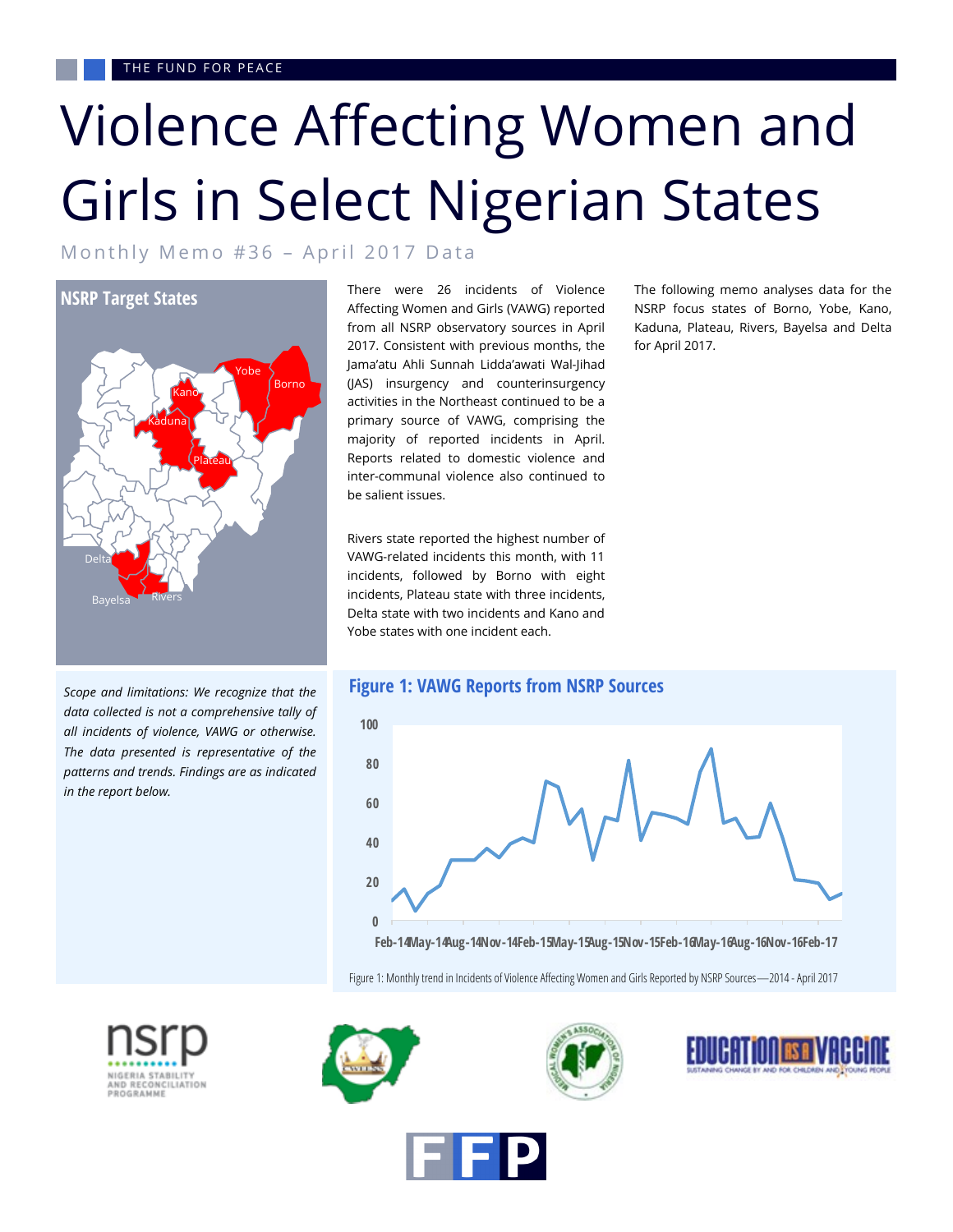#### **Objective 1**

*Trends in Violence Affecting Women and Girls (VAWG) are measured in comparison to overall levels of violence and fatalities in the eight NSRP focus states. Overall levels are measured based on Nigeria Watch data, which has a consistent methodology and an even distribution of coverage by time and location.* 

#### **Trends in Overall Violence**

Broader trends in violence and insecurity in the eight focus states provide a contextual backdrop against which VAWG-specific trends can be mapped and analysed.

General insecurity remained the most prevalent conflict risk factor this month across the eight NSRP target states. As in previous months, Borno state recorded the highest number of incidents and fatalities per capita. Borno saw a significant increase in reported fatalities in April, with 321 fatalities reported compared with 52 fatalities in March and 225 fatalities in February 2017. The primary driver of instability in Borno continues to be the JAS insurgency and counterinsurgency activities conducted by the Nigerian armed forces. In one case reported on the 12th of April, an estimated 57 JAS members were killed by counterinsurgency forces in Abadam Local Government Area (LGA). In a separate incident on the  $8<sup>th</sup>$  of April, a suspected JAS attack on private and commercial vehicles traveling in Maiduguri reportedly caused 40 fatalities. The trend of JAS using suicide bombers continued in April as well. In one incident reported on the 26<sup>th</sup> of April, five people were killed and 11 were wounded in multiple suicide bombings in Jere LGA. In another incident on the  $9<sup>th</sup>$  of April, two suspected JAS suicide bombers were shot and killed by security forces while attempting to enter the University of Maiduguri.

The North Central region also reported incidents of insecurity throughout the month of April, primarily relating to conflicts between herder and farmer communities. In one case reported on the  $15<sup>th</sup>$  of April, 12 people were killed in clashes between



Figure 2: Quarterly trend in Overall Incidents of Violence as well as Fatalities in Eight NSRP States, according to Nigeria Watch and ACLED data mapped to the Observatory Platform. The number of fatalities are measured against the axis on the right, while the number of reported incidents is measured against the axis on the left. The graph shows that, although violence has is still higher than in 2009, levels of lethal violence have been dropping since Q2 2015.



#### **Figure 3: VAWG Incidents Trends**

Figure 3: Stacked Area Chart showing trends in VAWG incidents reported by NSRP State, according to Nigeria Watch data (larger area=more incidents). The y-axis shows the cumulative, aggregate trends, while the x-axis shows the timeline from 2009 to 2017. The color blocks show the data disaggregated by state. Since 2017 only includes four months so far, there is a drop on the right hand side of the graph which will normalize as more months are added. Note that this graph captures trends in the number of incidents, not in the severity of those incidents.

herder and farmer communities in Jema'a LGA in Kaduna state. Kaduna also reported multiple incidents of protests and demonstrations in April. Two protests – held on the 18<sup>th</sup> and 27<sup>th</sup> of April in Kaduna North LGA – related to the detention of Sheikh Ibrahim Zakzaky, leader of the Islamic Movement in Nigeria. Other protests related

to grievances around the cost of electricity and the appropriation of land.

The Niger Delta states reported incidents of militancy, cult violence, and inter-communal violence this month, as well as cases of crime and protests. Consistent with the

N S R P **2** THE FUND FOR PEACE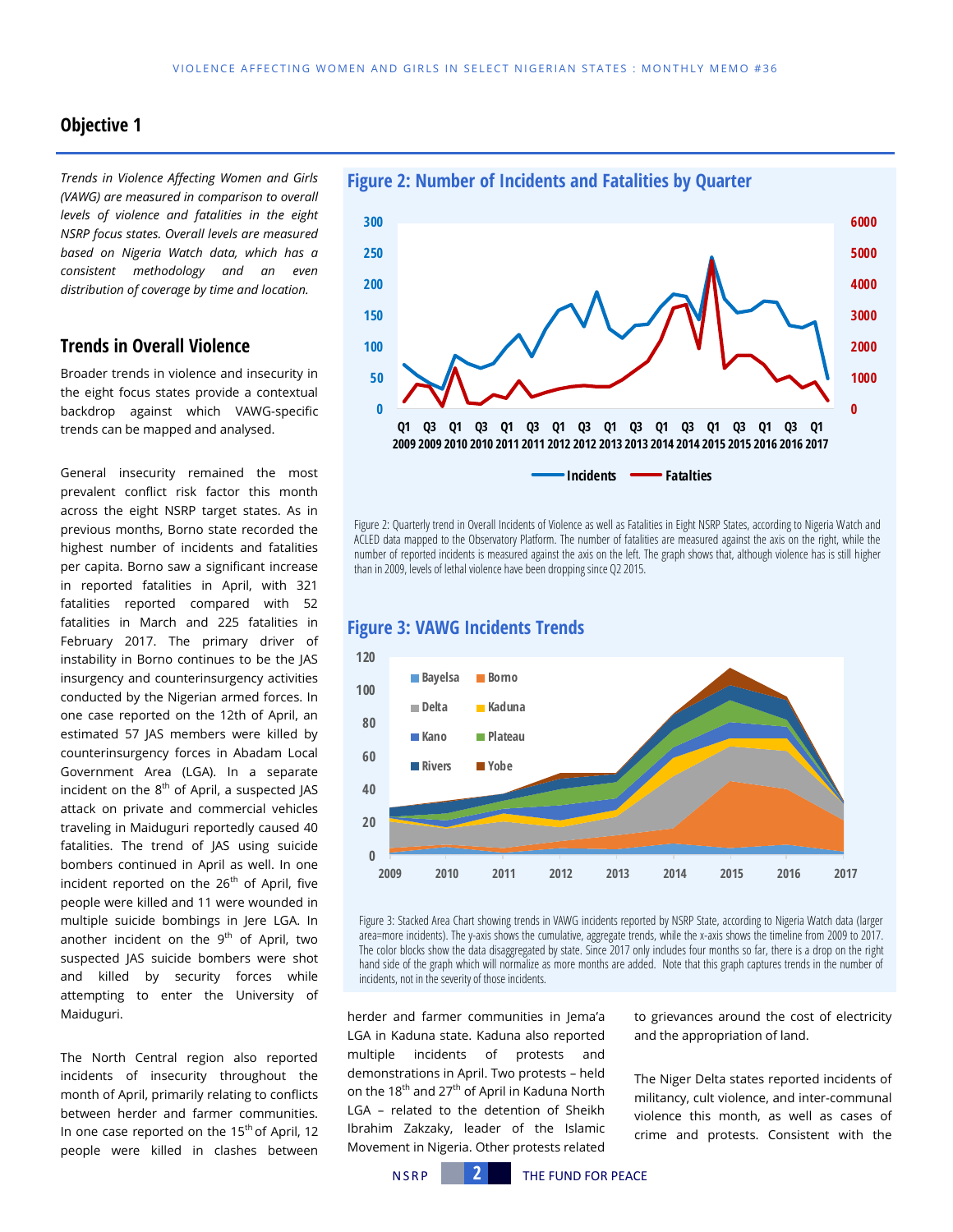previous month, Delta state reported the highest number of incidents and fatalities in April, followed by Rivers and Bayelsa states. In one incident reported in Bayelsa on the 15<sup>th</sup> of April, clashes between militant groups in Southern Ijaw LGA left eight people dead. In another incident reported in Rivers on the  $30<sup>th</sup>$  of April, clashes between the Iceland and Degbam cult groups in Ikwerre LGA resulted in two fatalities.

#### **Trends in VAWG**

There were 26 incidents of Violence Affecting Women and Girls (VAWG) reported across all NSRP Observatory sources throughout the month of April 2017. Rivers accounted for over one-third of VAWGrelated incidents, reporting 11 incidents in April. Borno reported eight incidents this month. Plateau state reported three incidents in April and Delta state reported two incidents, while Kano and Yobe states each reported one VAWG-related incident.

According to data from Nigeria Watch, 16 VAWG-related fatalities were recorded in April, with the majority of these occurring in Borno state and involving female JASrelated suicide bombers. In addition to insecurity, domestic violence remains a salient issue across the eight NSRP target states.

# **April 2017 VAWG Incidents by State**

Below is a breakdown across all data sources for each NSRP target state for April 2017.

#### **Borno**

Eight VAWG-related incidents were reported in Borno state this month, all of which related to the JAS insurgency and counterinsurgency activities. Seven of these reports involved female suicide bombers, while one incident reported the abduction of 13 women in Nganzai LGA by JAS members. In one incident reported on the 8<sup>th</sup> of April, two female suicide bombers detonated their packs near a mosque in Maiduguri LGA, injuring five people. In another incident reported in Jere LGA, a

female suicide bomber attempted to detonate her pack inside a wedding venue but was stopped before entering the venue.

#### **Delta**

Two VAWG-related incidents were reported in Delta state in April, and both cases were related to insecurity. In one case, a woman was abducted on her farm, with her son beheaded during an attempt to rescue her in Ethiope East LGA. In the other case, a dispute over a girlfriend led to the death of one person and several buildings being destroyed.

#### **Kano**

Kano state reported one incident of VAWG during the month of April. In this case, a 50 year-old woman was stabbed to death by her 30-year old son in Kano Municipal LGA.

#### **Plateau**

Three VAWG-related incidents were reported in Plateau state in April. Two of these incidents were cases of sexual violence, one involving a 20 year-old women and the other involving an 11 year-old girl.

#### **Rivers**

Rivers state reported 11 VAWG-related incidents during April. Five cases involved financial abandonment or inheritance issues and four incidents involved domestic violence. Other incidents involved child abuse, human trafficking, and sexual violence.

#### **Yobe**

Yobe state reported one VAWG-related incident during the month. In this case, reported in Damaturu LGA, a dispute over a girlfriend resulted in the deaths of four policemen and one soldier.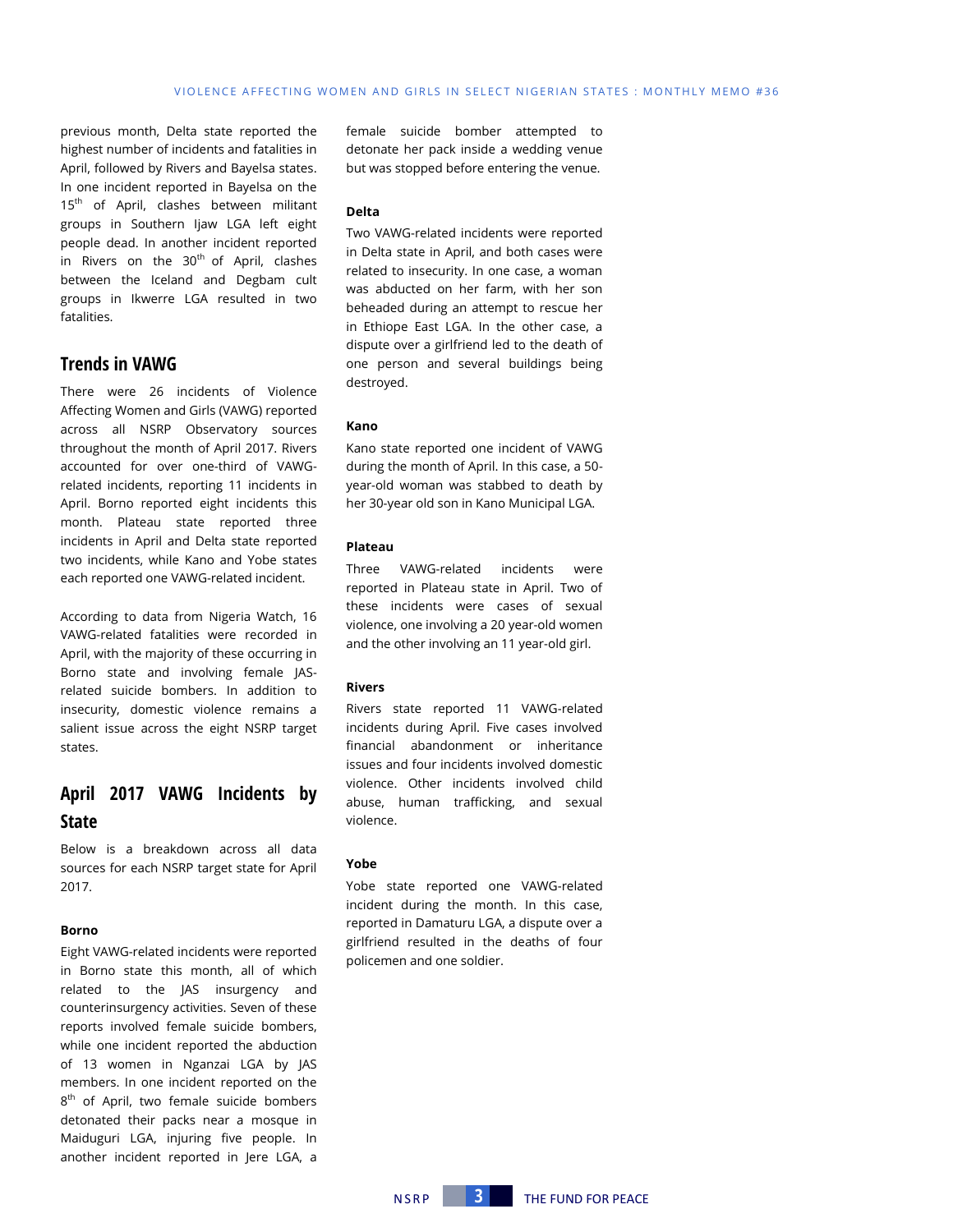# **Violence Affecting Boys**

While the culture of silence around sexual violence and abuse of girls still remains a salient issue in NSRP states, reported data on abuse of boys is often even more limited. Despite young boys often being as vulnerable to sexual abuse, particularly by those in positions of authority, the cultural norms around heterosexuality have the potential to further isolate male survivors from speaking out. A lack of reporting on abuse against boys can also risk perpetuating myths around boys not being vulnerable to violence, including sexual violence.

Although no incidents of violence against boys were reported in April, observatories are encouraged to continue to disaggregate gender information where possible in their reporting to encourage greater awareness of violence against boys.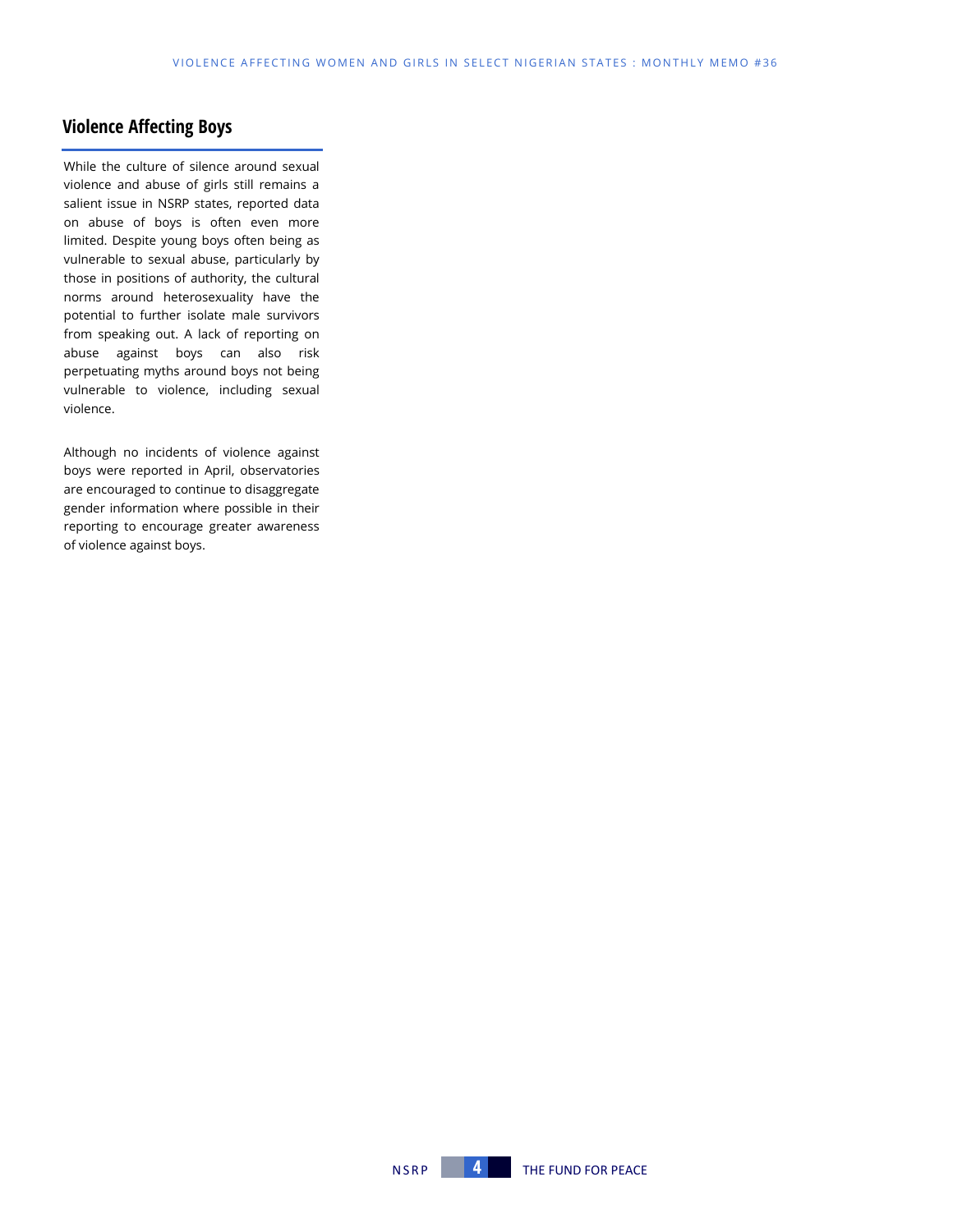## **Objective 2 Objective 3**



Figure 4: Trend in Incident reports of Violence and Conflict Affecting Women and Girls (All Sources)

*Break the culture of silence and increase the level of reporting on issues of violence affecting women and girls. To measure the level of reporting, we aggregate all sources, including the NSRP Sources filter on the Observatory platform.*

There were 26 incidents of VAWG reported in April 2017 across the eight NSRP focus states by all sources that contribute to the online Observatory Platform (this includes data from the NSRP Observatories as well as VAWG-related data from Nigeria Watch and ACLED). Though reporting numbers have decreased in the past year, the overall upward trajectory in reporting number since the project began in 2014 highlights the progress that has made in beginning to bridge the information gap that exists in VAWG reporting.

Bringing to light VAWG in communities across the eight NSRP focus states allows organisations working in those areas to begin addressing the violence that exists and allows them to continue talking about the issues. The increased reporting on incidents related to violence against boys reinforces the important contribution the observatories make towards breaking the culture of silence and shame which often pervades sexual violence and abuse.

*Increase awareness of these issues with the use of the Observatory platform and other deployments of the tool, including the P4P Digital Platform.* 

In order to measure awareness of the project and the issues of VAWG that exist in the eight NSRP states, a web-based application was created to track all visits to the VAWG Observatory Platform. It is also able to track which deployment of the platform was used to access the map; for example, whether through the NSRP website itself or through another online source (i.e. the PIND P4P Peace Map).

It is important to continue to encourage both local partners and international actors to utilize the online tools.

#### **Page Views Through All Platforms**

| <b>Jan 2016</b>  | 1129 | <b>Sept 2016</b> | 684  |
|------------------|------|------------------|------|
| Feb 2016         | 991  | Oct 2016         | 1210 |
| Mar 2016         | 1154 | <b>Nov 2016</b>  | 852  |
| Apr 2016         | 621  | Dec 2016         | 727  |
| <b>May 2016</b>  | 1367 | <b>Jan 2017</b>  | 1550 |
| <b>June 2016</b> | 1010 | Feb 2017         | 1635 |
| <b>July 2016</b> | 815  | Mar 2017         | 1960 |
| Aug 2016         | 675  | Apr 2017         | 1145 |

#### **Page Views through NSRP**

| <b>Jan 2016</b>  | 215 | <b>Sept 2016</b> | 139 |
|------------------|-----|------------------|-----|
| Feb 2016         | 121 | Oct 2016         | 249 |
| Mar 2016         | 107 | <b>Nov 2016</b>  | 227 |
| Apr 2016         | 83  | Dec 2016         | 163 |
| <b>May 2016</b>  | 144 | Jan 2017         | 279 |
| June 2016        | 131 | Feb 2017         | 198 |
| <b>July 2016</b> | 153 | Mar 2017         | 175 |
| Aug 2016         | 184 | Apr 2017         | 147 |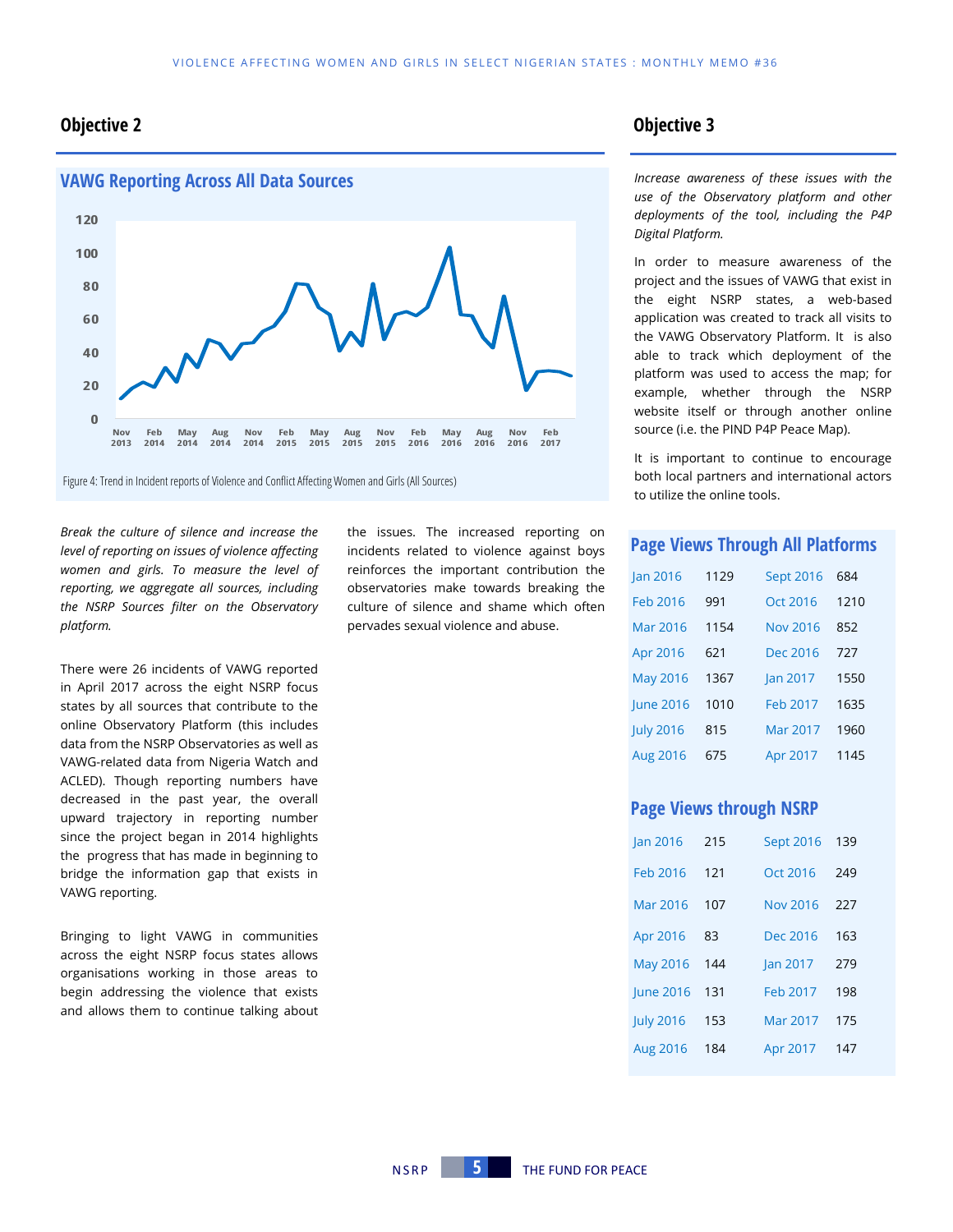### **Objective 4**



Figure 5: Heat Map of VAWG Incidents and Location of Gender-Focused Peace Agents in Eight NSRP States -April 2017

*Facilitate and Support Opportunities for Preventative Response. If this project accomplishes the first three general objectives, NSRP will be in a good position to support the efforts of the Observatory Steering Committee (OBSTEC) in their targeted interventions for the mitigation of violence affecting women and girls. To this end, the Observatory Platform identifies local Peace Agents focused on issues related to gender and highlights opportunities for engagement by OBSTEC to collaborate and facilitate as appropriate.* 

One unique and important feature of the online platform is its ability to track both incidents of conflict as well local actors working to build peace in the NSRP focus states across Nigeria through self-identified Peace Agents. With each organization registering itself, they are able to receive notifications from the online platform about spikes in conflict.

There are 73 self-identified Peace Agents working on gender in the NSRP focus states. Overall, the online platform encourages organizations across all sectors of development and peace building to register themselves on Peace Agents on the map. As more and more organizations register on the map, the easier it is to understand what resources exist in a community; both for outside funders and those already operating within a community. It enhances the potential for collaboration.

Below is the list of Peace Agents currently focusing on gender in the eight NSRP states.

# **Organizations and Initiatives Self-Identified as Peace Agents with a Focus on Gender**

| <b>State</b>   | <b>LGA</b> | <b>Organization</b>                                                | <b>State</b> | <b>LGA</b>   | <b>Organization</b>                                                                              |
|----------------|------------|--------------------------------------------------------------------|--------------|--------------|--------------------------------------------------------------------------------------------------|
| <b>Bayelsa</b> | Ekeremor   | Ekeremor Women Forum                                               | Kaduna       | Chikun       | Zamani Foundation                                                                                |
|                | Yenagoa    | National Orientation Agency                                        |              | Kaduna North | Interfaith Mediation Centre                                                                      |
|                |            | Peacemaker International                                           |              |              | Global Initiative for Women and                                                                  |
| <b>Borno</b>   | Maiduguri  | Federation of Muslim Women<br>Association of Nigeria (FOMWAN)      |              |              | Children                                                                                         |
|                |            | <b>Healthcare Development Focus</b>                                |              |              | International Federation of Women<br>Lawyers (FIDA)                                              |
|                |            | Initiative (HECADF)                                                |              |              | Empowering Women for Excellence<br>Initiative                                                    |
|                |            | National Council of Women Societies<br>(NCWS)                      |              |              |                                                                                                  |
|                |            | Women in New Nigeria (WINN)                                        |              |              | Interfaith Forum of Muslim and<br>Christian Women's Association<br>(Women `s Interfaith Council) |
|                |            | University of Maiduguri Muslim<br>Women Association (UMMWA)        |              |              | Legal Awareness for Nigerian Women<br>(LEADS Nigeria)                                            |
|                |            | Peace FM Radio                                                     |              |              | Pan African Leadership League                                                                    |
|                |            | WINN Youth Empowerment                                             |              |              | Women for Peace in Nigeria (WOPIN)                                                               |
|                |            | FIDA International Federation of<br>Women Lawyers                  |              |              | Women in Need (A Women Empow-<br>erment Foundation)                                              |
|                |            | <b>KPPS</b>                                                        |              |              | Youth CAN, Kaduna                                                                                |
| <b>Delta</b>   | Udu        | Ideal Women Advancement Initiative                                 |              |              | African Ethics and Theatre<br>Reformation (AETRI)                                                |
|                | Uvwie      | Lite -Africa                                                       |              | Kaduna South |                                                                                                  |
|                |            | <b>Community Peace Development</b>                                 |              |              | Aid Foundation                                                                                   |
|                |            | Initiative (CPDI)                                                  |              |              | Gender Awareness Trust (GAT)                                                                     |
|                |            | Development Support Care<br><b>Empowerment Foundation (DSCAEF)</b> |              |              |                                                                                                  |